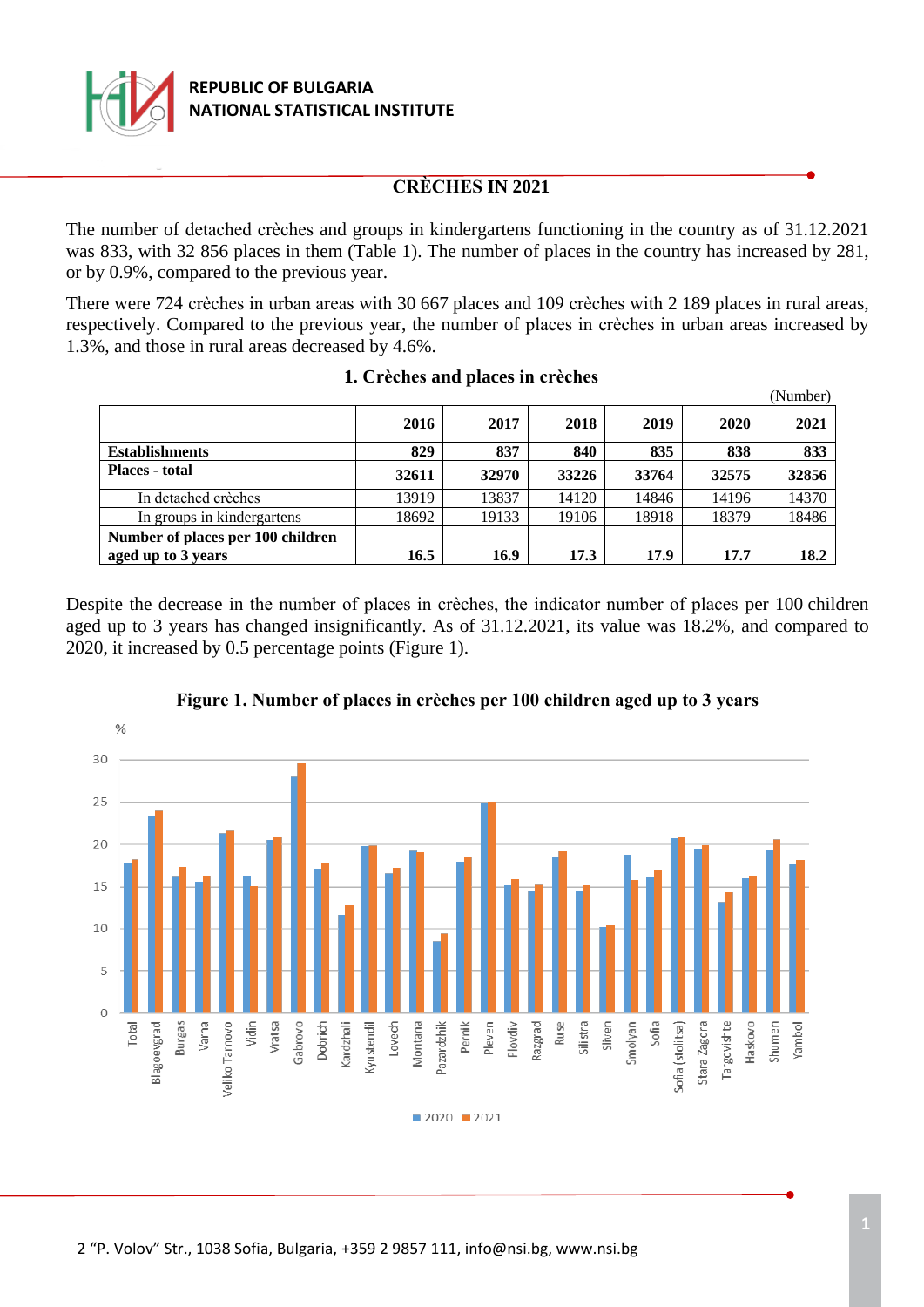

÷.

The regional data showed that the indicator increased in almost all of the districts in the country, and only in 3 districts decreased (Vidin, Montana and Smolyan). The highest values were registered in the districts of Gabrovo (29.5 per 100 children), Pleven (25.1 per 100 children) and Blagoevgrad (23.9 per 100 children), and the lowest values were registered in the districts of Pazardzhik (9.5 per 100 children) and Sliven (10.4 per 100 children). In Sofia (stolitsa), the indicator remains almost unchanged. In comparison with 2020, the indicator increased by 0.1 percentage points.

In 2021, 27 953 children were admitted to crèches, which is 2 238 (8.7%) more than in the previous year (Table 2).

29 724 children were accommodated there at the end of the year. 15 347 of them were boys, and 14 377 girls. Compared to 2020, at the end of the year, the number of children in crèches increased by 486, or by 1.7%.

|                                  |       |       |       |       |       | (Number) |
|----------------------------------|-------|-------|-------|-------|-------|----------|
|                                  | 2016  | 2017  | 2018  | 2019  | 2020  | 2021     |
| <b>Entrants during the years</b> | 30486 | 30490 | 29449 | 30241 | 25715 | 27953    |
|                                  |       |       |       |       |       |          |
| Children as of 31.12             | 32476 | 32429 | 31939 | 32185 | 29238 | 29724    |
| <b>Boys</b>                      | 16851 | 16738 | 16449 | 16677 | 15169 | 15347    |
| Girls                            | 15625 | 15691 | 15490 | 15508 | 14069 | 14377    |

### **2. Children in crèches**

The coverage<sup>1</sup> of children brought up in crèches at the end of 2021 was 16.5%. In comparison with 2020, the indicator increased by 0.6 percentage points. The highest was the indicator for the districts of Gabrovo (23.1%), Pleven (20.7%) and Shumen (20.0%) (Figure 2).



**Figure 2. Coverage of children brought up in crèches per 100 children aged up to 3 years**

<sup>1</sup> The indicator was expressed by the ratio of the number of children aged up to 3 years brought up in detached crèches and groups in kindergartens per 100 children of the same age group in the total population.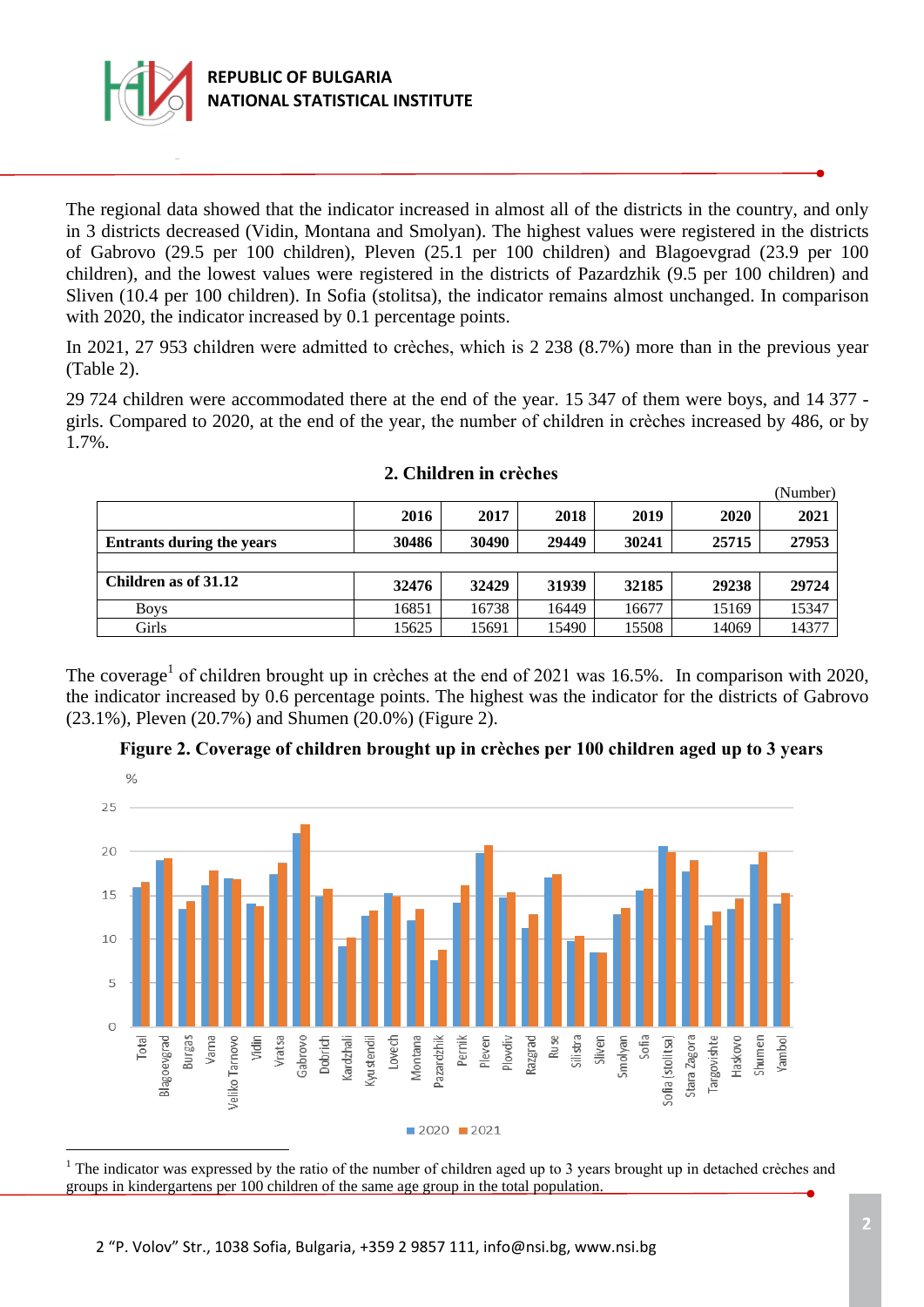

The distribution of children raised in crèches by age remains unchanged in 2021. The highest was the share of children aged 2 years - 81.7%, the smallest was the share of children aged up to 1 year - 0.1%.

7 769 medical and non-medical specialists were working on a basic labour contract in crèches at the end of 2021 in order to raise, educate and train the children. The number of medical specialists in health care was 3 651, as 93.2% of them were nurses (Table 3).

|      |                                    |                       |                 | (Number)  |
|------|------------------------------------|-----------------------|-----------------|-----------|
|      | Medical specialists in health care | Other non-<br>medical |                 |           |
| Year |                                    |                       |                 |           |
|      | Total                              | <b>Nurses</b>         | <b>Midwives</b> | personnel |
| 2015 | 3850                               | 3615                  | 132             | 3718      |
| 2016 | 3802                               | 3564                  | 156             | 3788      |
| 2017 | 3761                               | 3558                  | 142             | 3916      |
| 2018 | 3787                               | 3557                  | 140             | 4002      |
| 2019 | 3658                               | 3408                  | 160             | 4060      |
| 2020 | 3668                               | 3433                  | 158             | 4008      |
| 2021 | 3651                               | 3403                  | 181             | 4113      |

#### **3. Medical specialists in health care and non-medical personnel in crèches as of 31.12.**